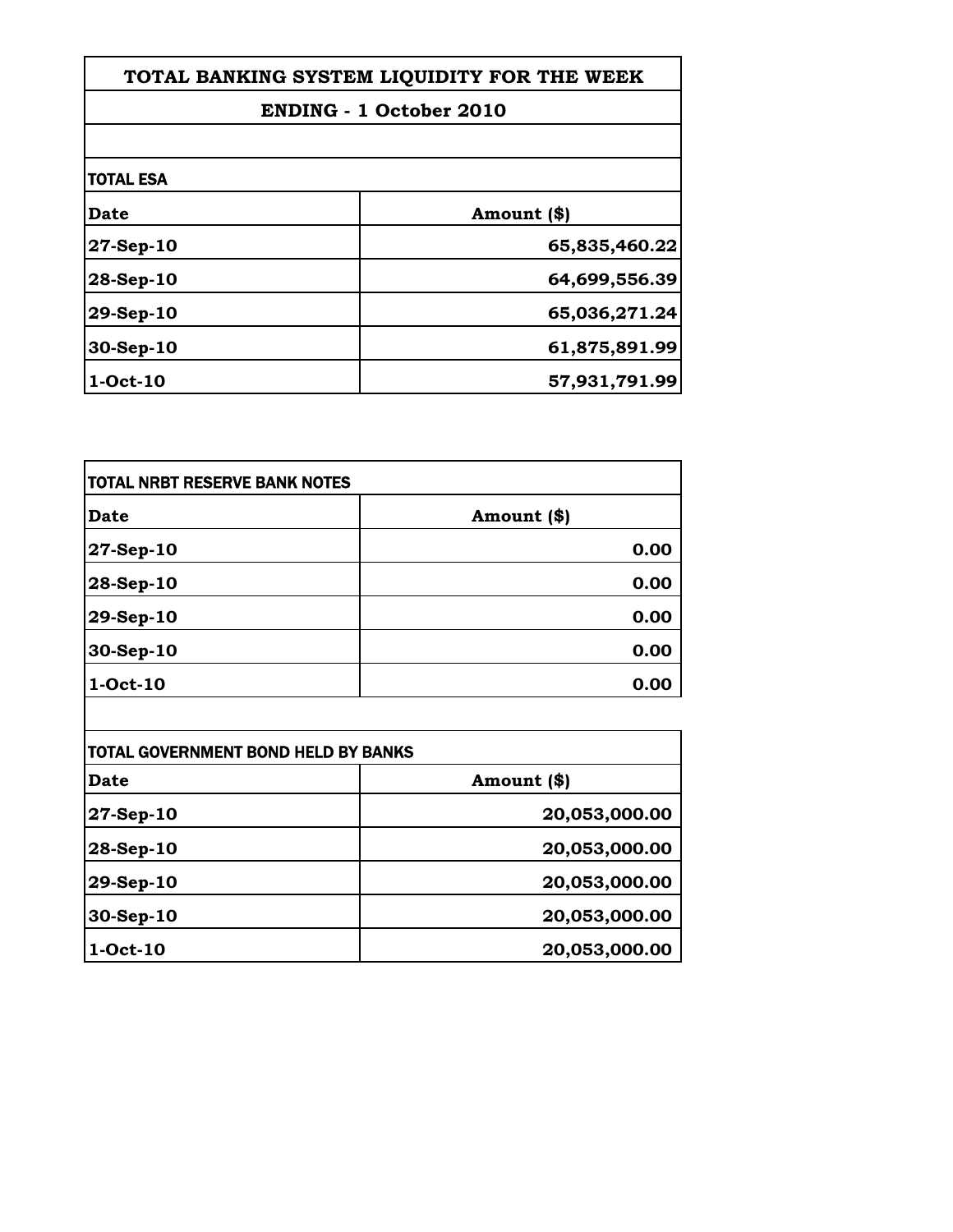| TOTAL BANKING SYSTEM LIQUIDITY FOR THE WEEK |  |
|---------------------------------------------|--|
| <b>ENDING - 8 October 2010</b>              |  |
|                                             |  |
|                                             |  |
| Amount (\$)                                 |  |
| 64,544,583.85                               |  |
| 63,379,000.12                               |  |
| 63,990,524.42                               |  |
| 68,327,877.41                               |  |
| 69,066,696.68                               |  |
|                                             |  |

| TOTAL NRBT RESERVE BANK NOTES |             |
|-------------------------------|-------------|
| <b>Date</b>                   | Amount (\$) |
| 4-Oct-10                      | 0.00        |
| 5-Oct-10                      | 0.00        |
| 6-Oct-10                      | 0.00        |
| 7-Oct-10                      | 0.00        |
| 8-Oct-10                      | 0.00        |

| TOTAL GOVERNMENT BOND HELD BY BANKS |               |
|-------------------------------------|---------------|
| Date                                | Amount (\$)   |
| 4-Oct-10                            | 20,053,000.00 |
| 5-Oct-10                            | 20,053,000.00 |
| 6-Oct-10                            | 20,053,000.00 |
| 7-Oct-10                            | 20,053,000.00 |
| 8-Oct-10                            | 20,053,000.00 |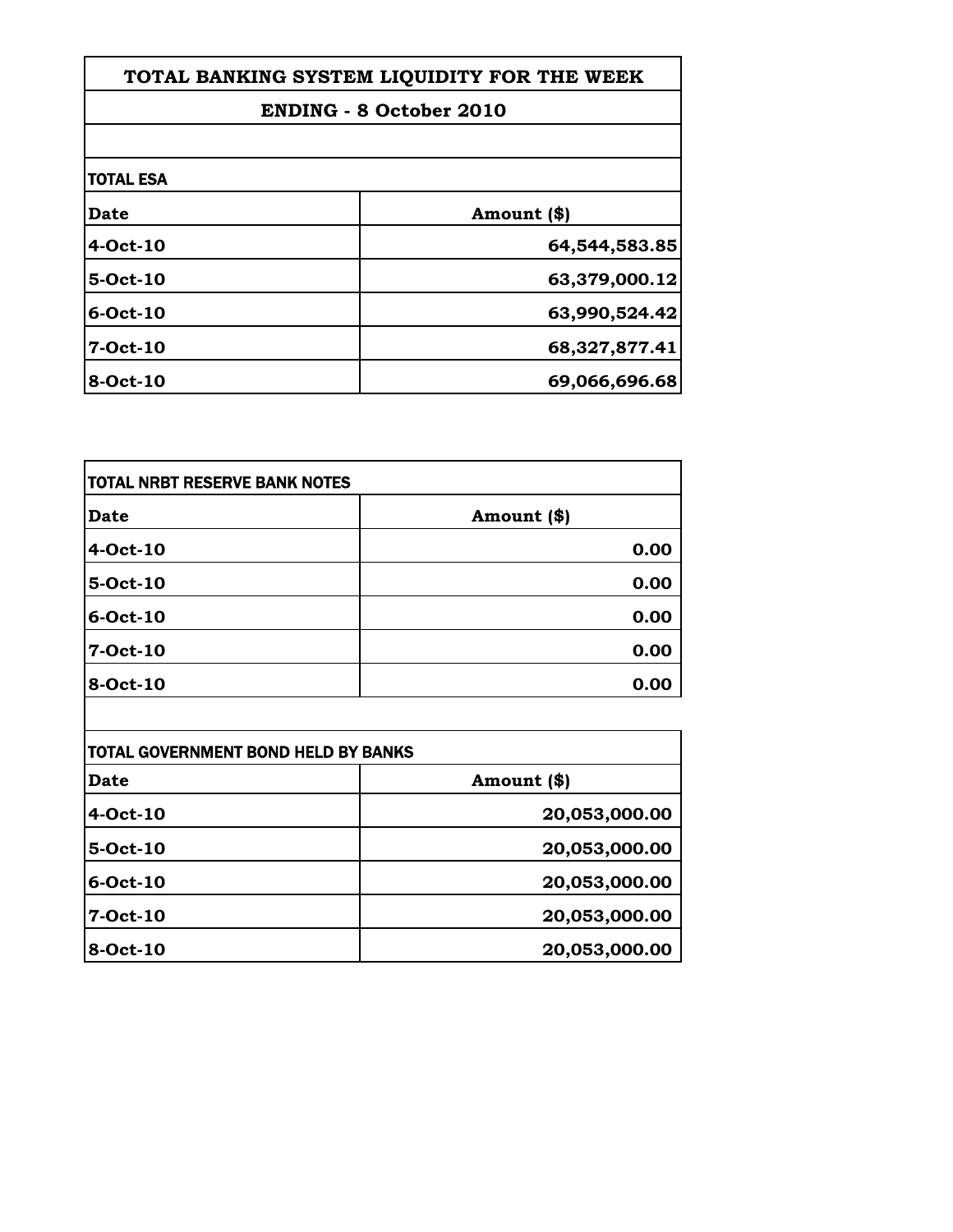| TOTAL BANKING SYSTEM LIQUIDITY FOR THE WEEK |               |
|---------------------------------------------|---------------|
| <b>ENDING - 15 October 2010</b>             |               |
|                                             |               |
| <b>TOTAL ESA</b>                            |               |
| Date                                        | Amount (\$)   |
| 11-Oct-10                                   | 69,858,344.09 |
| 12-Oct-10                                   | 68,691,143.34 |
| 13-Oct-10                                   | 71,313,708.18 |
| 14-Oct-10                                   | 71,919,326.26 |
| 15-Oct-10                                   | 71,926,063.26 |

| TOTAL NRBT RESERVE BANK NOTES |             |
|-------------------------------|-------------|
| <b>Date</b>                   | Amount (\$) |
| 11-Oct-10                     | 0.00        |
| 12-Oct-10                     | 0.00        |
| 13-Oct-10                     | 0.00        |
| 14-Oct-10                     | 0.00        |
| 15-Oct-10                     | 0.00        |

| TOTAL GOVERNMENT BOND HELD BY BANKS |               |
|-------------------------------------|---------------|
| <b>Date</b>                         | Amount (\$)   |
| 11-Oct-10                           | 20,053,000.00 |
| 12-Oct-10                           | 20,053,000.00 |
| 13-Oct-10                           | 20,053,000.00 |
| 14-Oct-10                           | 20,053,000.00 |
| 15-Oct-10                           | 20,053,000.00 |

| itotal Government treasury notes held by Banks |              |
|------------------------------------------------|--------------|
| Date                                           | Amount (\$)  |
| 11-Oct-10                                      | 4,400,000.00 |
| 12-Oct-10                                      | 4,400,000.00 |
| 13-Oct-10                                      | 4,400,000.00 |
| 14-Oct-10                                      | 4,400,000.00 |
| 15-Oct-10                                      | 4,400,000.00 |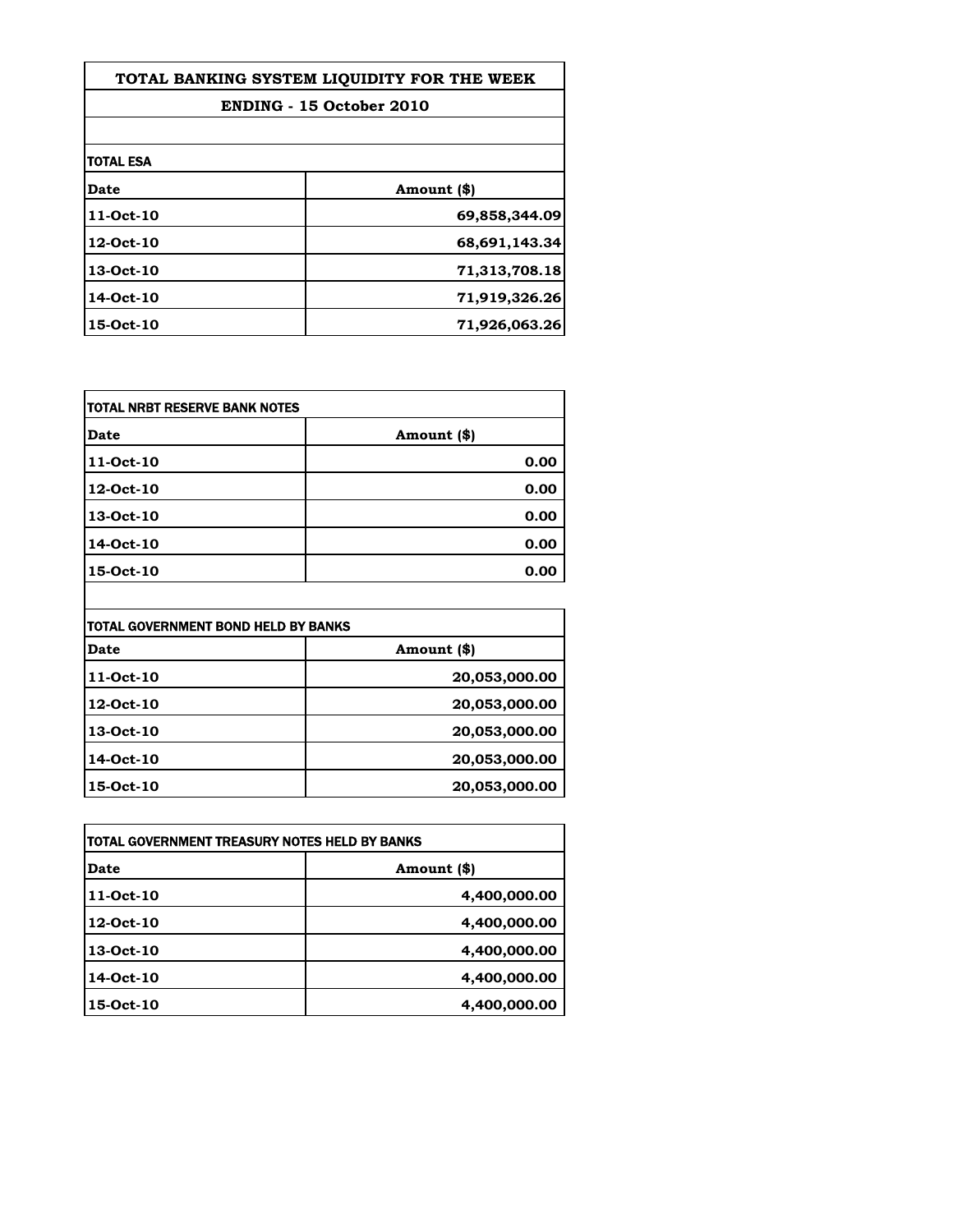| TOTAL BANKING SYSTEM LIOUIDITY FOR THE WEEK |               |
|---------------------------------------------|---------------|
| <b>ENDING - 22 October 2010</b>             |               |
|                                             |               |
| <b>TOTAL ESA</b>                            |               |
| Date                                        | Amount (\$)   |
| 18-Oct-10                                   | 72,204,229.66 |
| 19-Oct-10                                   | 71,250,703.75 |
| 20-Oct-10                                   | 71,823,340.15 |
| 21-Oct-10                                   | 72,026,662.85 |
| 22-Oct-10                                   | 72,038,488.77 |

| <b>TOTAL NRBT RESERVE BANK NOTES</b> |             |
|--------------------------------------|-------------|
| <b>Date</b>                          | Amount (\$) |
| 18-Oct-10                            | 0.00        |
| 19-Oct-10                            | 0.00        |
| 20-Oct-10                            | 0.00        |
| 21-Oct-10                            | 0.00        |
| 22-Oct-10                            | 0.00        |

| TOTAL GOVERNMENT BOND HELD BY BANKS |               |
|-------------------------------------|---------------|
| <b>Date</b>                         | Amount (\$)   |
| 18-Oct-10                           | 20,053,000.00 |
| 19-Oct-10                           | 20,053,000.00 |
| 20-Oct-10                           | 20,053,000.00 |
| 21-Oct-10                           | 20,053,000.00 |
| 22-Oct-10                           | 20,053,000.00 |

| itotal government treasury notes held by banks |              |
|------------------------------------------------|--------------|
| Date                                           | Amount (\$)  |
| 18-Oct-10                                      | 4,400,000.00 |
| 19-Oct-10                                      | 4,400,000.00 |
| 20-Oct-10                                      | 4,400,000.00 |
| <b>21-Oct-10</b>                               | 4,400,000.00 |
| 22-Oct-10                                      | 4,400,000.00 |